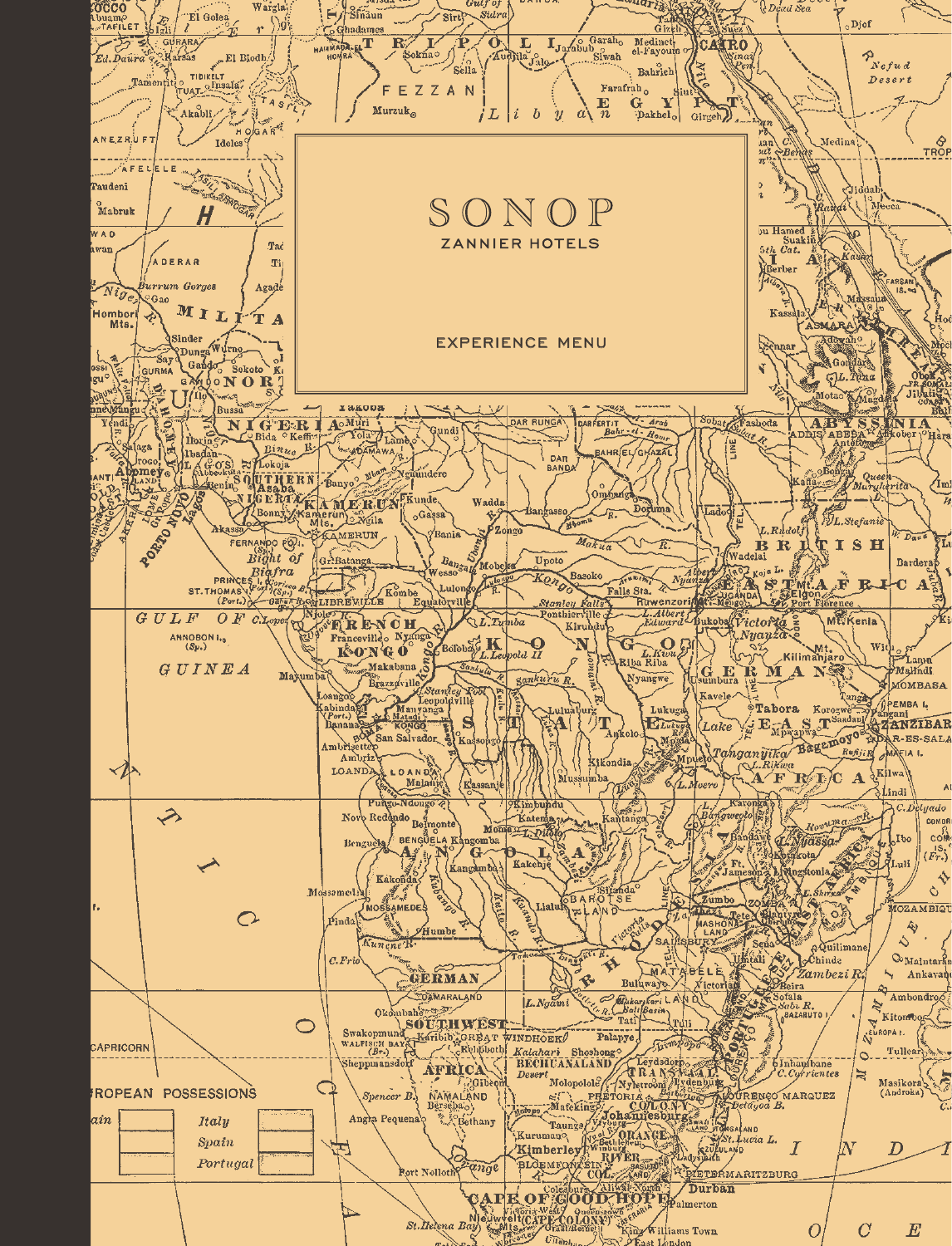

## **EXCURSION MENU**

*LIVE THE EXPERIENCE*



**AN AFRICAN JOURNEY**

*Feel the pulse of the Namib Desert*

WWW.ZANNIERHOTELS.COM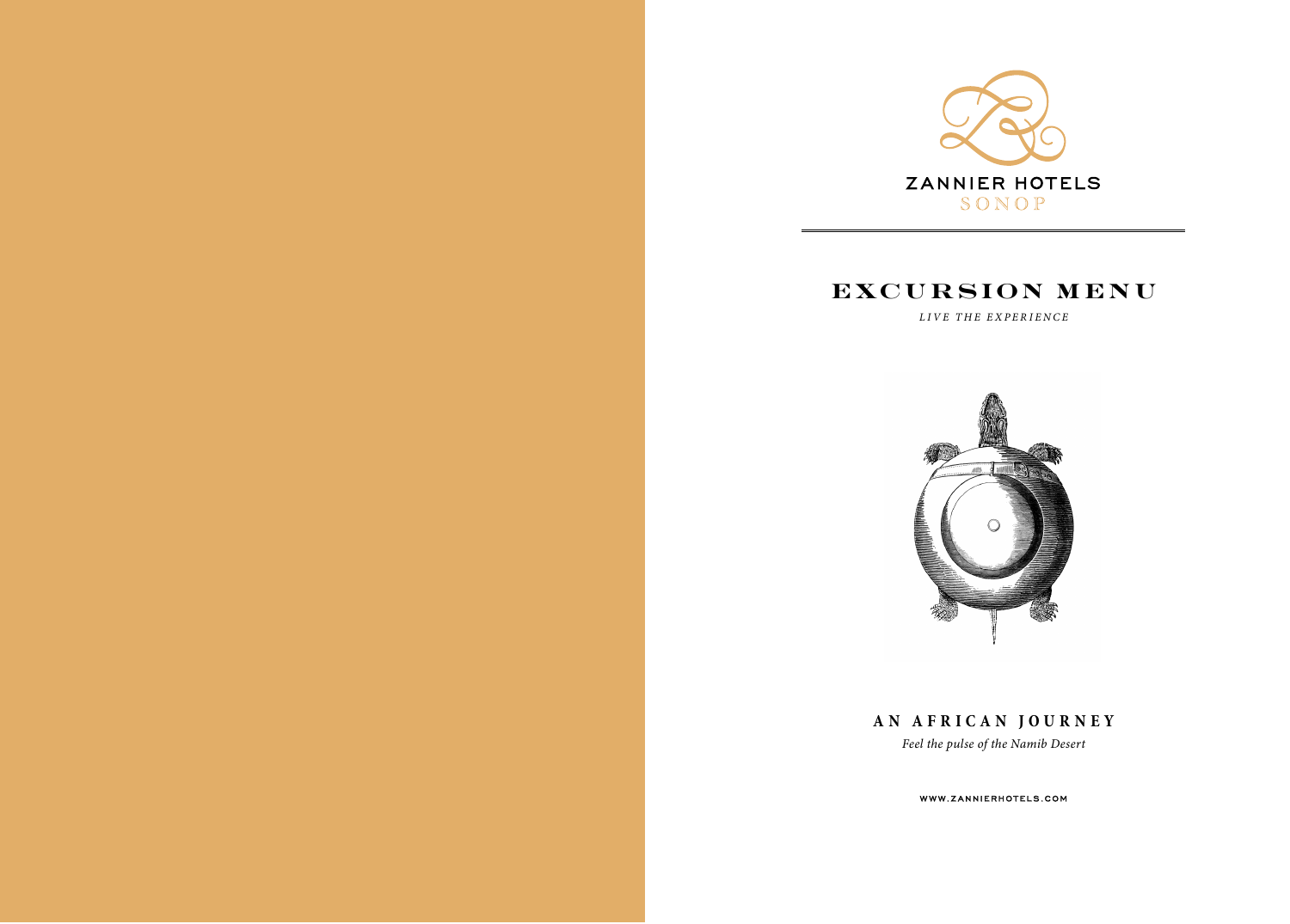## **MOR N I NG N AT U R E DR I V E**

*WAKE UP WITH THE DESERT*

#### LIVE THE EXPERIENCE

#### • Duration: 2 ½ hours

- Summer times:  $06h00 08h30$
- Winter times: 07h00 09h30
- Price:  $N$ 790 per person /  $\circ$$
- 
- A shared experience
- Minimum participants: 1
- Maximum participants: 12
- Drinks and snacks provided

## **MOR N I NG N AT U R E DR I V E**

While the landscape transforms with magnificent colour, intensity, and texture as the sun rises, you depart the camp on an immersive journey of desert discovery. Pausing regularly, breathing in what appears to be complete solitude and silence, only to hear the elusive yet definite flurry of life which surrounds you. Noticing the persistent beautiful chirping of the evasive Barking Gecko's as they signal their territories and feeling the kiss of the refreshing desert air, as you move again effortlessly in the comfort atop one of Sonop's bespoke Land Cruisers. Every arm and head rested bucket seat is primely located to drink in the panoramic vista of the expansive desert landscape. A secure, dustproof stowage cabinet is conveniently located in between the seats ensuring that your photographic and optical gear is safe, dust-free, and conveniently close.

This desert safari is all about the subtleties and wonder that surround us; witness the transformation of light and shadow within everything your eyes rest upon; witness the stirring and activity which the new day brings to the many sociable weaver colonies in and around their seemingly chaotic jumbled hay-stack nests; witness the prehistoric-looking quiver trees, silhouetted against the bluest of morning skies. Listen as your expert guide unravels the intricate and fascinating stories, as he reveals the wondrous tapestry of life that this ecosystem supports.

Our guides will invite and entice you out of the vehicle to walk with them as they reveal to you the life of the beetles and insects or show you some long-forgotten cave within a chaotic jumble of granite boulders, littered with the tools and life-supporting implements left behind for our wonder by the ancient San Bushmen. Harmony, balance, and tranquillity are key states of being that you will discover during this two and a half hour inspiring journey which is included within your daily rate at Zannier Hotels Sonop.

Your participation in this activity for the following day will be asked at dinner.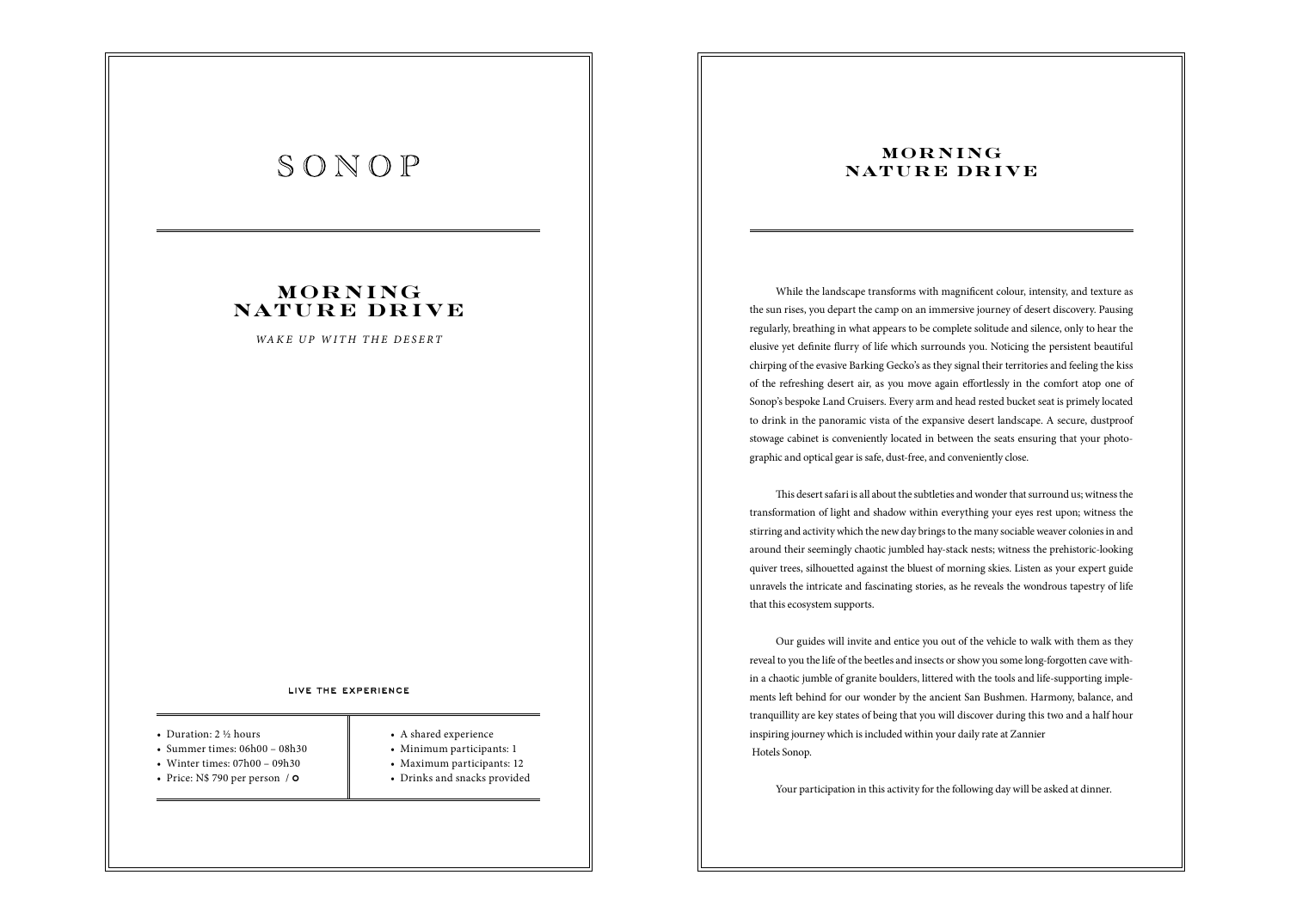## **A F T E R NO ON N AT U R E DR I V E**

*ADMIRE THE DESERT BEAUTY AT SUNSET*

#### LIVE THE EXPERIENCE

#### • Duration: 2 ½ hours

- Summer times:  $17h30 20h00$
- Winter times: 16h30 19h00
- Price:  $N$ 1,100$  per person /  $\circ$
- 
- A shared experience
- Minimum participants: 1
- Maximum participants: 12
- Drinks and snacks provided

## **AFTERNOON N AT U R E DR I V E**

As the warm, sultry late afternoon begins its transformation in intensity and temperature, you depart *Zannier Hotels Sonop* atop one of our bespoke Land Cruisers. Every arm and head rested bucket seat is primely located to drink in the panoramic vista of the expansive, unique desert landscape. A secure, dustproof stowage cabinet is conveniently located in between the seats ensuring that your photographic and optical gear is safe, dustfree and close.

Our sunset nature drive has been created to perfectly immerse you in the reawakening of infinite micro (and some macro) lifeforms, after their midday siesta. Our expert guides will demonstrate examples of careful yet ingenious energy-saving methods employed by some desert-dwelling perfectly-adapted inhabitants, leaving you with a glimpse into the colourful layer of understanding which makes a fragile ecosystem such as this so special and expertly evolved. Pausing often, alighting from your macro view seat onto the desert floor, you will experience a beetle-eye-view, enabling your full faculty of senses to create within you the deep understanding of what it means to successfully survive in a harsh environment such as this.

Stopping the vehicle at a carefully selected point as the shadows extend and envelope the watercolour-patchwork of the desert plains, you celebrate another passing day as it enters the night, rewarded by sipping on a dew-cold glass of Sauvignon Blanc or maybe a masterfully curated gin and tonic, whilst you eagerly await for the sun to kiss the horizon and the first of the celestial stars to appear.

Return to camp after this two and a half hour journey which is included within your nightly stay at Sonop, feeling rejuvenated and enlightened just a little more as to the wonderful world which we inhabit.

Your participation in this activity for the following day will be asked at dinner.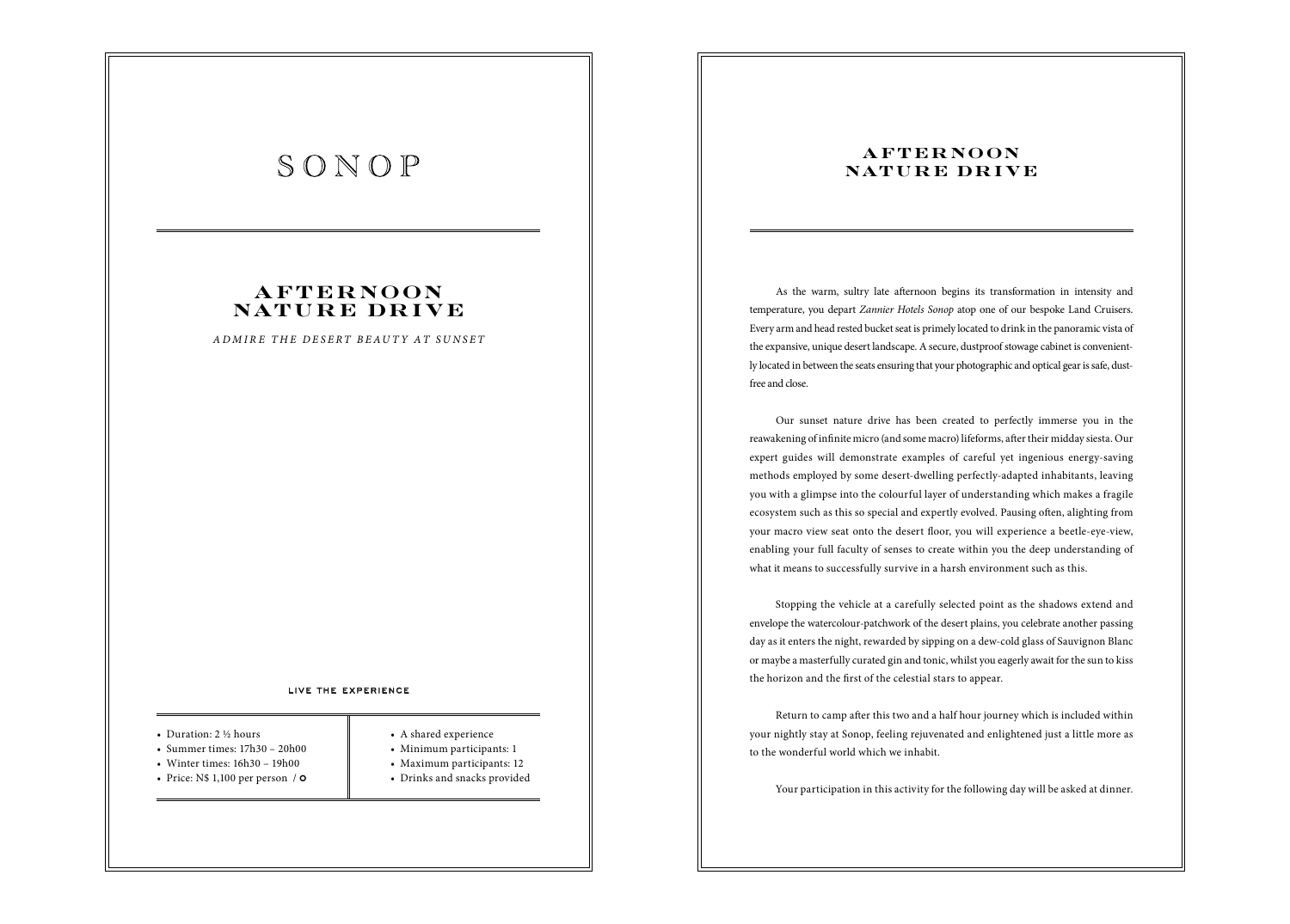## **P R I VAT E SCENIC DRIVE**

*FEEL THE BEAUTY OF ISOLATION*

#### LIVE THE EXPERIENCE

- Duration: 2 hours
- Times: morning or afternoon
- Price: N\$ 9,420 (per vehicle)
- Subject to vehicle availability
- 
- Minimum participants: 1
- Maximum participants: 6
- Drinks and snacks provided
- 

## **PR I VATE SCENIC DRIVE**

Experience the real isolation of the Namib Desert by opting for our private scenic drive. Pampered in a world of comfort and elegance, in our luxury 4x4 vehicle, you will have the possibility to admire and feel the desert's beauty at your pace.

During your journey, snacks and drinks will be at your disposal to make the most of this incredible moment. And of course, our knowledgeable guide will adapt to your desires to make this drive a made-to-measure experience, that will allow you to get in touch with the local fauna and flora.

A rare occasion to immerse yourself into the nature, and start a resourcing introspection.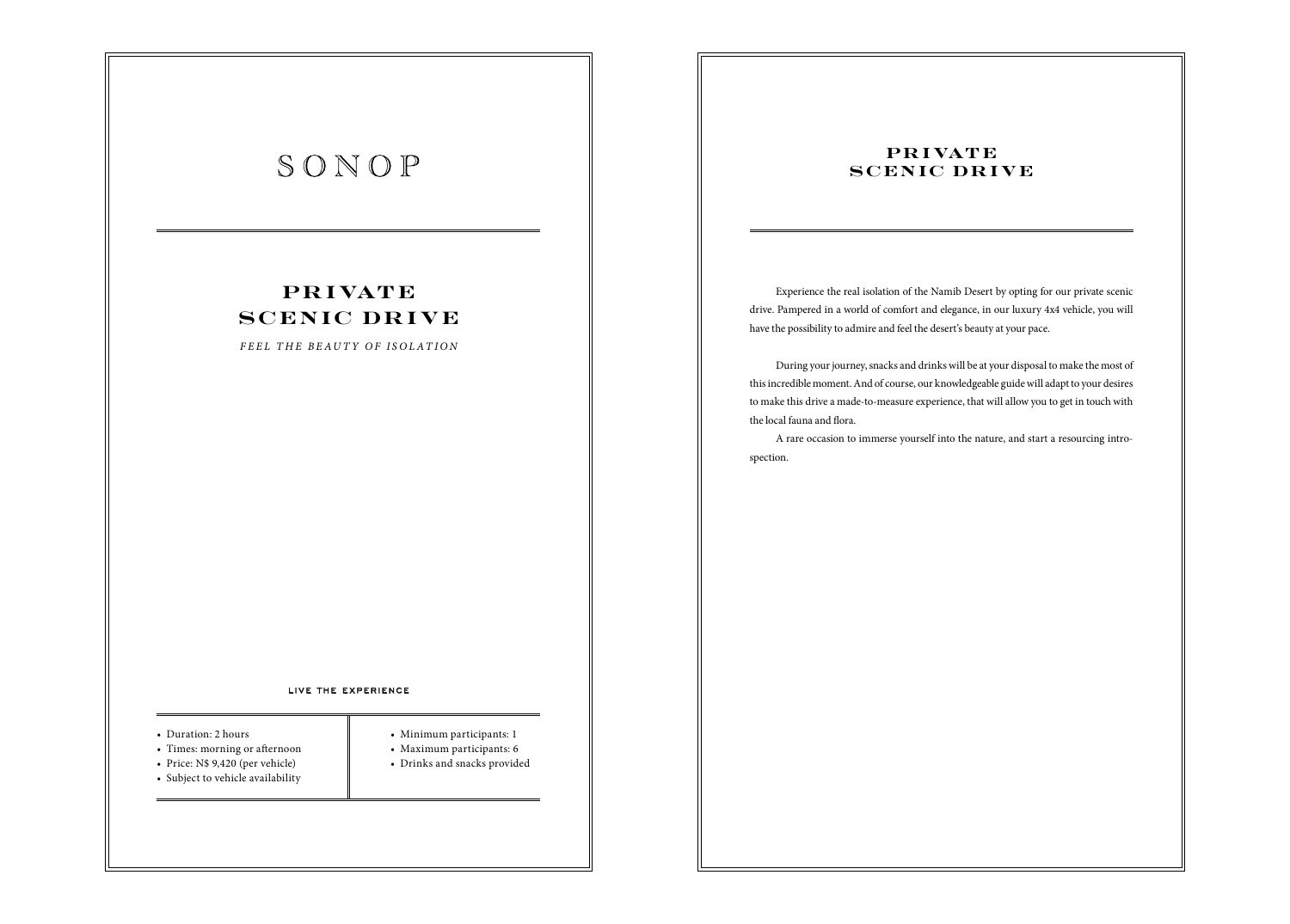## **HORSE RIDING EXCURSION**

*DON'T HOLD YOUR HORSES, RIDE THEM*

#### LIVE THE EXPERIENCE

- Duration: 30 minutes
- Times: morning or afternoon
- Price: adult: N\$ 700 /  $\circ$ child: N\$ 500 / **0**
- 
- A shared experience
	- Minimum participants: 1
	- Maximum participants: 2
	- Hot beverage provided

### **HORSE RIDING EXCURSION**

As you embark on this unique riding experience, you soon realise that you are at one with the desert, interwoven intricately within the network of living and non-living elements that make up this vast landscape.

Your horse, carefully chosen for its even temperament and suitability to the terrain, expertly led by your horse guide, take you from our state of the art stables on one of our bespoke trails. Ascend the ridge of a red sand dune and walk its ridge, feeling the cool breeze in your face whilst you become one within the grand desert vista. Pause in wonder as the light and sun changes the patterns and colours of the plain below. Disembark your horse as your guide prepares and hands you a steaming cup of freshly-filtered single-origin aromatic African coffee, which helps you find your centre within this place, the most ancient desert in the World. Having refreshed both body and soul remount and follow your guide descending the dune, homeward bound into the ancient river course, interspersed with desert hardened ancient Acacia Erilobas, some festooned with the World's largest avian dwellings – the communal nests of the sociable weavers.

Return to camp after this two hour desert safari, which is included within your nightly stay at *Zannier Hotels Sonop*, having become just a little more decompressed and a little closer to your place within the Universe.

Your participation on this activity for the following day will be asked at dinner.

### PRIVATE HORSE RIDING CLASS

If you are not yet an experienced horserider, private horse riding lessons are possible at *Zannier Hotels Sonop*.

- Price: N\$ 2,500 per adult per hour.
- 25% discount for children between 6 and 12 years old.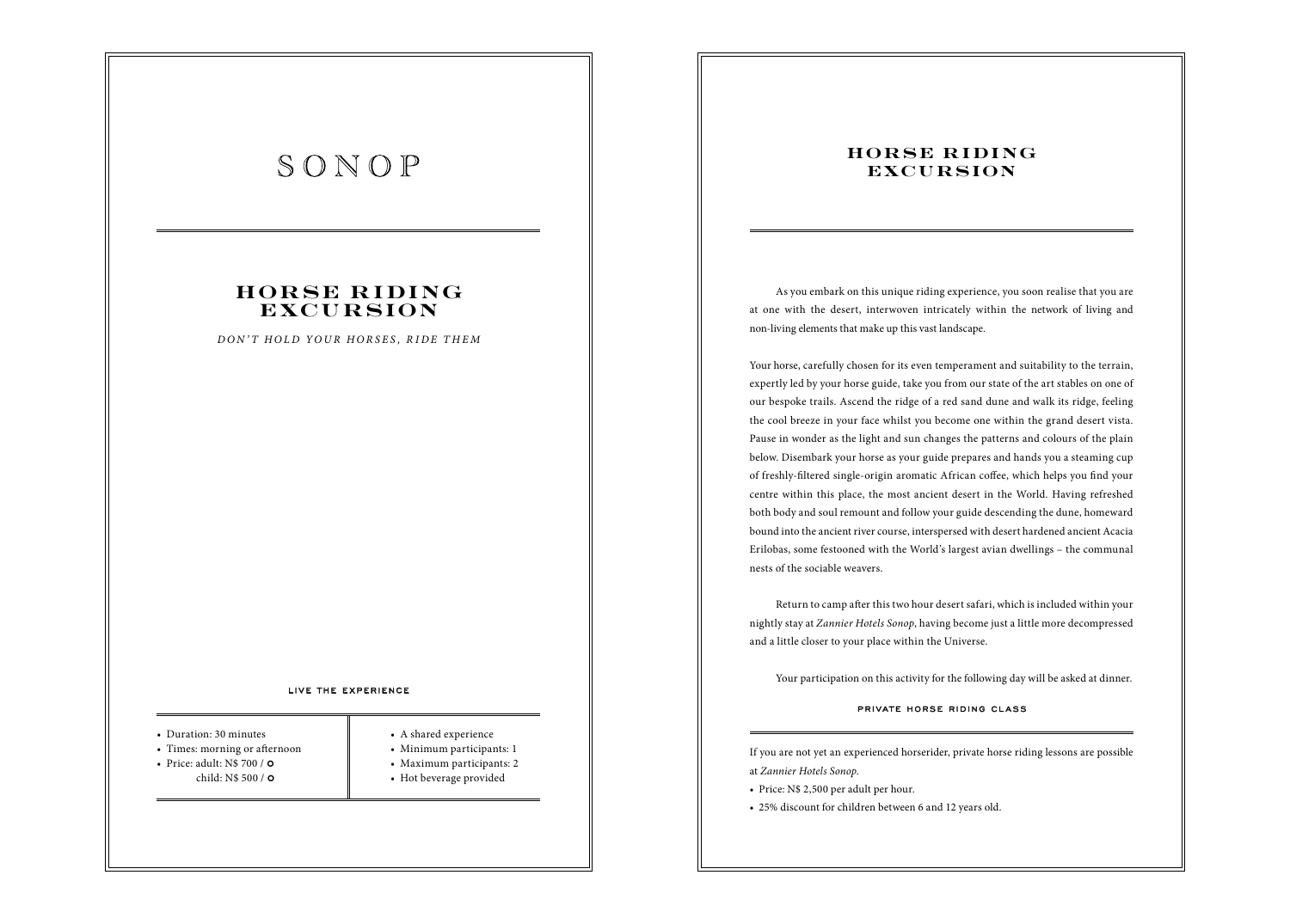## **E L E C T R IC FAT - B I K E TRAIL**

*EXPLORE THE DESERT ON YOUR OWN*

### LIVE THE EXPERIENCE

- Duration: 2 to 3 hours
- Any time of the day
- Price:  $N$650 per person /  $\circ$$
- A shared experience
- Minimum participants: 1
- Maximum participants: 10

## **ELECTRIC FAT-BIKE TRAIL**

Invigorating, immersive, energising and rewarding are just a few adjectives that come to mind when describing this distinctive desert activity.

Depart *Zannier Hotels Sonop* at any time of your choosing. Fill your water bottle at one of our hydration refill stations (one is located near the e-bike shelter), read our simple, easy to follow e-bike operating instructions, points of advice in the shelter and you are ready to depart, following one of our clearly marked (*Sonop*) cycling and walking trail routes. Choose the White easy-peasy route… or choose the Orange medium exertion level route.

Like normal cycling, just the return is so much greater. Cycling with a turbo attached. We have selected several routes that will lead you outward alongside our fabulous red dune and return you back down the ancient river-course, if you have selected the White Route. Alternatively take the more strenuous, longer and technical Orange Route and return ridge-side bordering the NamibRand Nature Reserve. Why not do another round... remember; hydrate first and watch out for the sandy patches… maintain loose hands, sit back moving your centre of gravity backwards over your rear wheel, gear down and pedal like crazy…

\$ese e-bike activities are included within your nightly stay at *Zannier Hotels Sonop* and are available throughout the day on a first-come-first-served basis. Please kindly return your bike to the stand for the next guests use.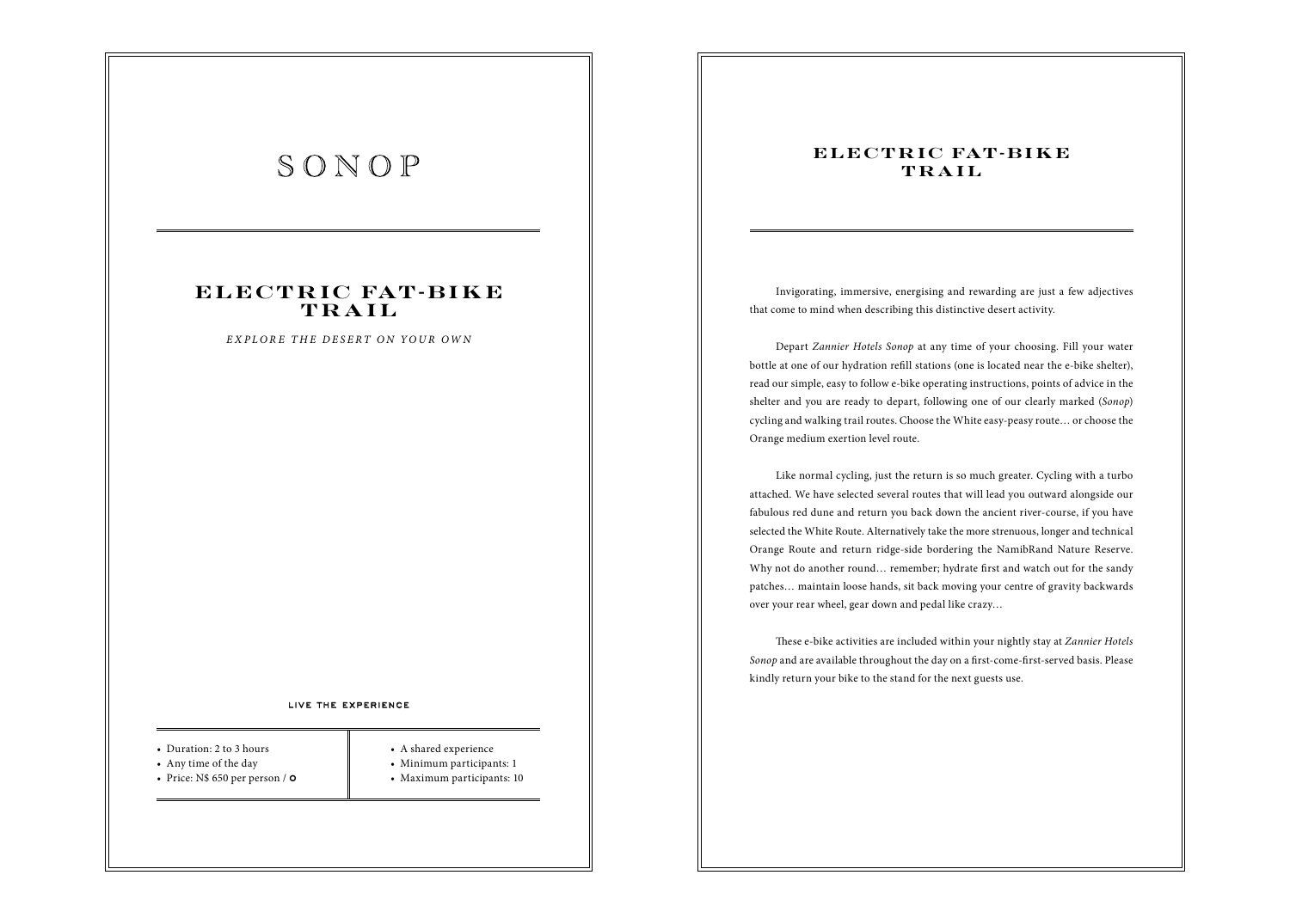## WALKING TRAILS

*GRAB YOUR HIKING SHOES AND START RAMBLING*

### LIVE THE EXPERIENCE

• Duration: 2 hours

- Summer times: 06h00 – 08h00 & 17h30 – 19h30
- Winter times: 07h00 – 09h00 & 16h30 – 18h30
- Price:  $N$650 per person /  $\circ$$
- A shared experience
- Minimum participants: 1
- Maximum participants: 24

## **WALKING TRAILS**

Discover the delicate life-pulse of the desert through the sole of your boot. Nothing draws you closer to your environment and to Mother Earth, than on a walking trail. Your expert guide will demonstrate our many wonderful highlights, some obvious and others less so, educating you as to the many fascinating facets which make up the web of life which surrounds us at *Zannier Hotels Sonop*. Observe the geology and topography transition from one zone to the next, bringing with them their associated ecosystems. Experience the rawness, the ruggedness, the delicate balance in which everything is finely attuned to survival first-hand.

Remember to dress and shoe appropriately and keep well hydrated.

Guided walking trails of a two-hour duration can be arranged for the cooler times of the day, in both the early morning or late afternoon. These activities are included within your nightly stay at *Zannier Hotels Sonop*.

Your participation on these activities for the following day will be asked at dinner.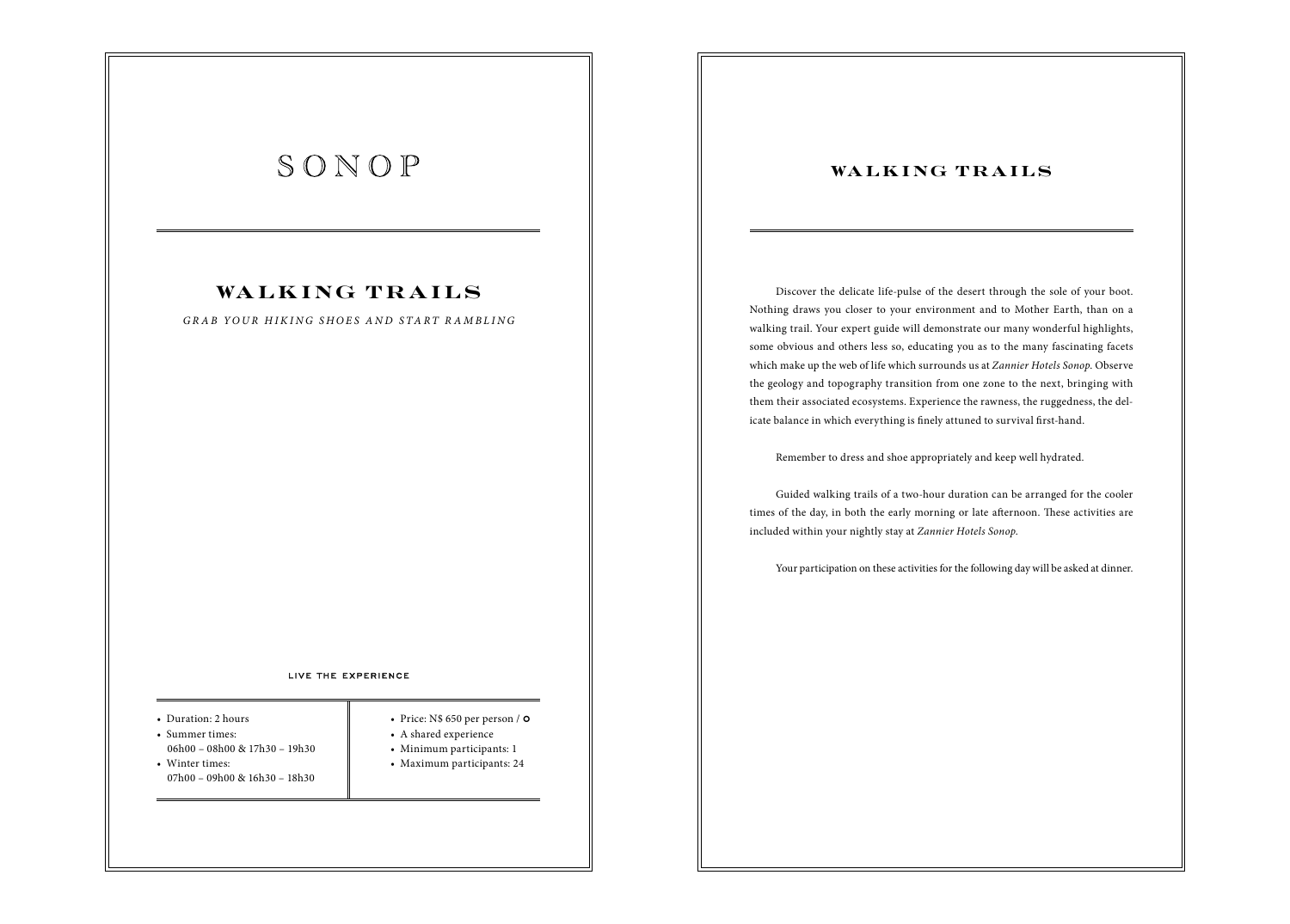## **OUTDOOR CINEMA**

### *IT'S WRITTEN IN THE STARS*

### LIVE THE EXPERIENCE

- Duration: 2 hours
- Times: 21h15 23h15
- Price:  $N$ 400$  per person /  $\circ$
- A shared experience
- Minimum participants: 1
- Maximum participants: 24

### **OUTDOOR CINEMA**

Be transported back to the timeless age of outdoor cinematography whilst you experience a classic movie, carefully selected masterpieces chosen for one purpose: to enthral you. Some in monochromatic, some in vivid technicolour, all wonderful.

Facing the desert immensity, by the pool, enjoy the beauty of outdoor cinema on a large screen (4,5 meters wide). State of the art HD image and surround sound by Bose. Relax, settle down, be transported into a world of desert fantasy, with a box of homemade hot popcorn (salted, buttered or caramelized) and maybe your favourite bottle of beer, all the while within a setting never to be forgotten.

Note that movies can be seen in multiple languages, with or without subtitles.

The outdoor cinema will operate every second evening near the pool, weather conditions permitting and is included within your nightly stay at *Zannier Hotels Sonop*. Management will advise you the details of the next showing.

| • Out of Africa              | • The Motorcycle Diaries  |  |  |
|------------------------------|---------------------------|--|--|
| $\bullet$ Lawrence of Arabia | $\bullet$ Goldfinger 007  |  |  |
| • Planet Earth II            | $\bullet$ The Bucket List |  |  |
| • Blood Diamond              | • Gone With the Wind      |  |  |
| $\bullet$ The Hunt           | $\bullet$ Casablanca      |  |  |
| • The Shawshank Redemption   | • Gladiator               |  |  |
| • Dynasties                  | • Africa                  |  |  |
| • Un buen ano                | • The Jungle Book         |  |  |
| $\bullet$ Titanic            | • Madagascar 1, 2 & 3     |  |  |
| • Lion King                  |                           |  |  |
|                              |                           |  |  |

### LIVE THE EXPERIENCE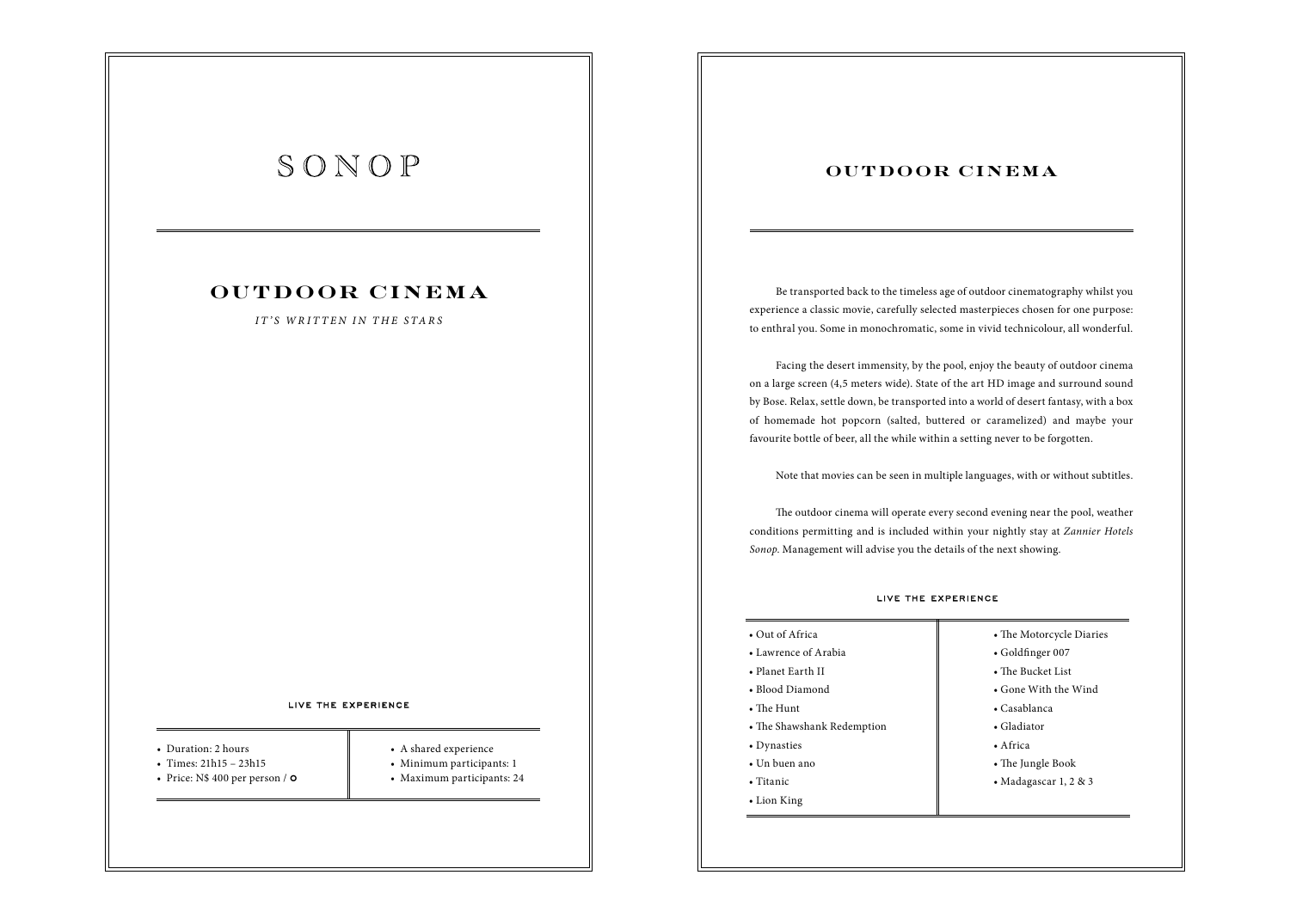## **GROUP YOGA AC T I V I T Y**

*SOAK UP THE DESERT'S VIBE*

#### LIVE THE EXPERIENCE

- Duration: 45 minutes
- Times: flexible depending on request
- Price: N\$ 800 per person
- 
- A shared experience
- Minimum participants: 1
- Maximum participants: 12

## **GROUP YOGA AC T I V I T Y**

Enhance both your physical and mental strength and flexibility with our group yoga session. Follow the lead of our specialised yoga instructor and relief your anxiety or tensions. Routines are designed with the novice in mind, to ensure broad base participation and appeal. Connect with your inner-state as you move through several poses, feeling the light, warmth and freedom of the desert become synonymous with your being.

This fourty-five minute Group Yoga Activity will be held on demand, usually near the pool either before the breaking of the new day at sunrise or at the end of the afternoon at sunset.

Bookings are essential and can be made with the Reception.

### PRIVATE YOGA CLASS

If you prefer to meditate and exercise alone, private yoga classes are possible outside of those timings, either at the gym, in your tent or on the room deck. Please contact the Reception for more information.

- Duration: between 45 minutes and 1h30
- Price: depending on the request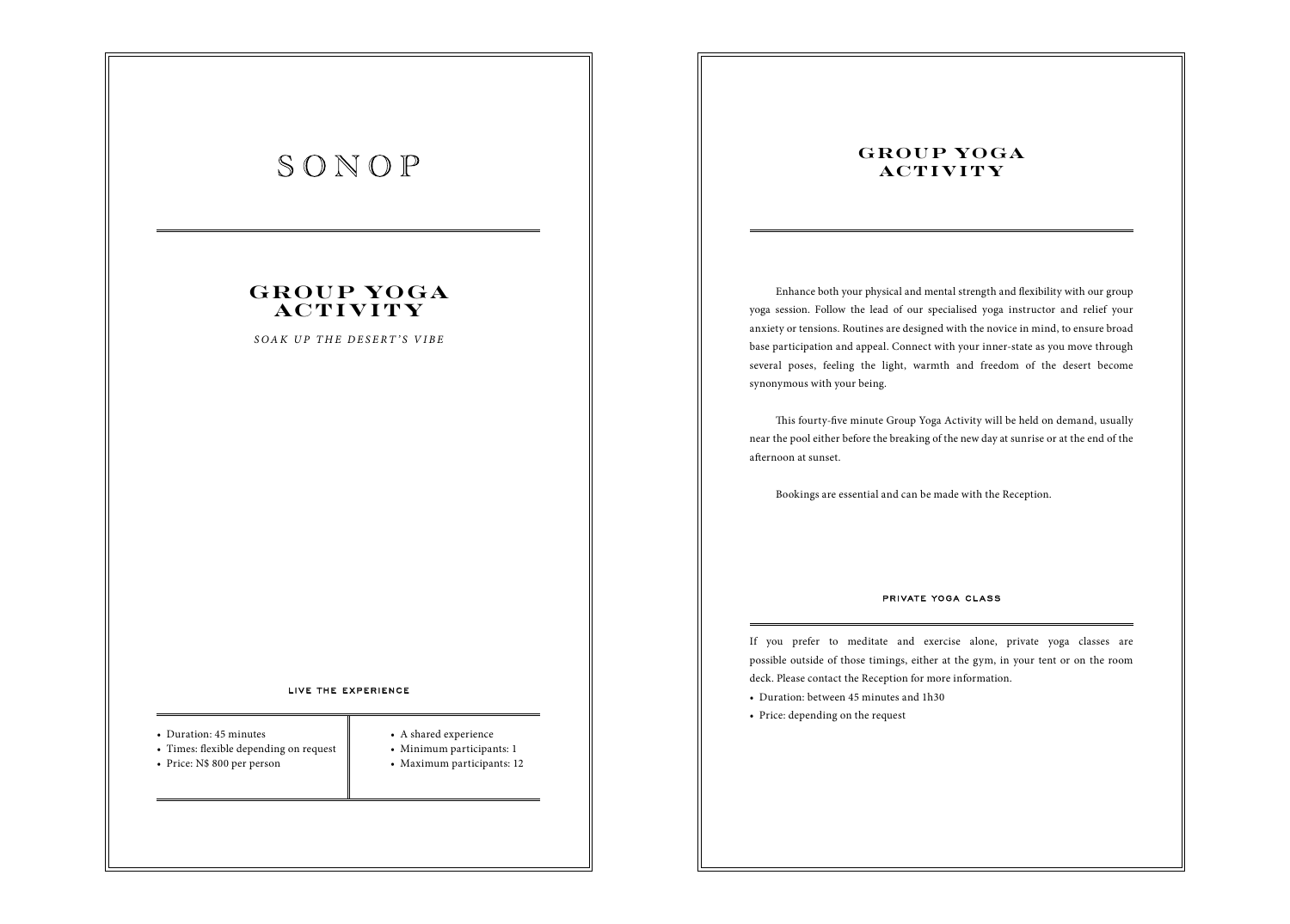## **A ST RONOM Y DI S C OV E RY**

*LOOK UP AN ENJOY THE BEAUTY OF STARGAZING*

### LIVE THE EXPERIENCE

• A shared experience

• Main deck

- Nightfall Summer times: 20h00
- Nightfall Winter times: 19h00 • Price: N\$ 480 per person
	-

## **ASTRONOMY DISCOVERY**

*Zannier Hotels Sonop*, located in the *NamibRand Nature Reserve* is actually in one of just 16 designated International Dark Sky Reserves in the World

In arguably the darkest sky on our planet, you are naturally transported alongside and amongst the trillions of awe-inspiring celestial bodies. Surrounded by a swathe of a myriad stars and the Milky Way - so clear, so defined and so immense, you find few words to describe your first evening at Sonop and the experience of the night sky above you.

The enormity of space is a difficult concept to grasp but allow us to try and demonstrate this concept in simple, layman terms, during which you will realise how enormous the universe is and how minute we are in relation.

This experience will take place at random on suitable evenings.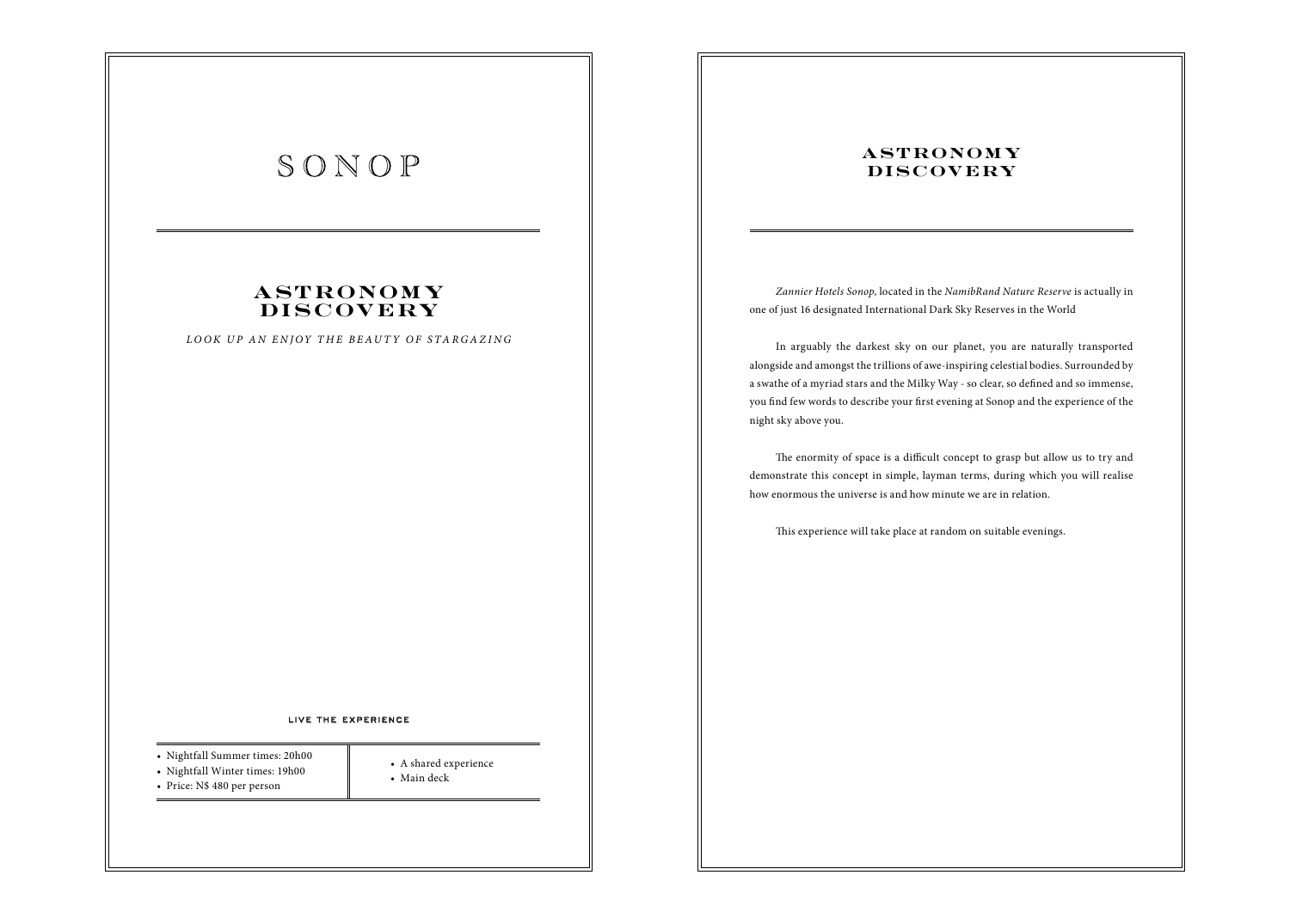## **B R E A K FA ST ATOP THE SONOP DUNE**

*ENJOY A DELIGHTFUL SUNRISE*

#### LIVE THE EXPERIENCE

#### • Duration: 2 hours

- Summer times:  $07h00 09h00$
- Winter times: 07h30 09h30
- Price: N\$ 4,100 per person
- 
- Private Experience
- Minimum participants: 2
- Maximum participants: 8
- Breakfast included

## **B R E A K FA ST ATOP THE SONOP DUNE**

After a leisurely wake-up, depart camp with your guide on an informative journey following a desert track, hemmed between an ancient riverbed on the left and a long red-sand yellow-grass dune on your right. After watching the microlife shake themselves awake with the warming sun, your guide will stop the vehicle and show you the way as you ascend the dune to the top. Turn a full sweep at the apex of the dune in awe, as you drink in an elevated and unimpeded 360° panoramic view of the desert plains, dune and mountains beyond.

Amble a little while further, being exposed to and immersed in the dune ecosystem, which differs from that of the plains... and then, perfectly yet discretely placed with crisply starched linens, napery, silverware and crystal glassware under the bough of an age-gnarled desert Camelthorn Acacia, your breakfast setting awaits you. Your moment has arrived where you are instantly transported back in time to an era of romance, of discovery, where a little danger heightens your senses and the exhilaration of knowing that you are probably the first humans to have stepped onto this vast tract of land.

Your personal Chef awaits to prepare a range of fare, 'à la minute', that would befit an aristocratic luxury 1920 safari. No breakfast of this nature would be complete without freshly squeezed orange juice and a bottle of desert-dry Brut Champagne. A uniquely desert gastronomic experience.

Please book this activity with the Reception before noon the day before. Our Chef will meet you during the day of booking to discuss the menu and to suggest some wonderful menu and Champagne options. Departure from *Zannier Hotels Sonop* is at seven thirty in the morning.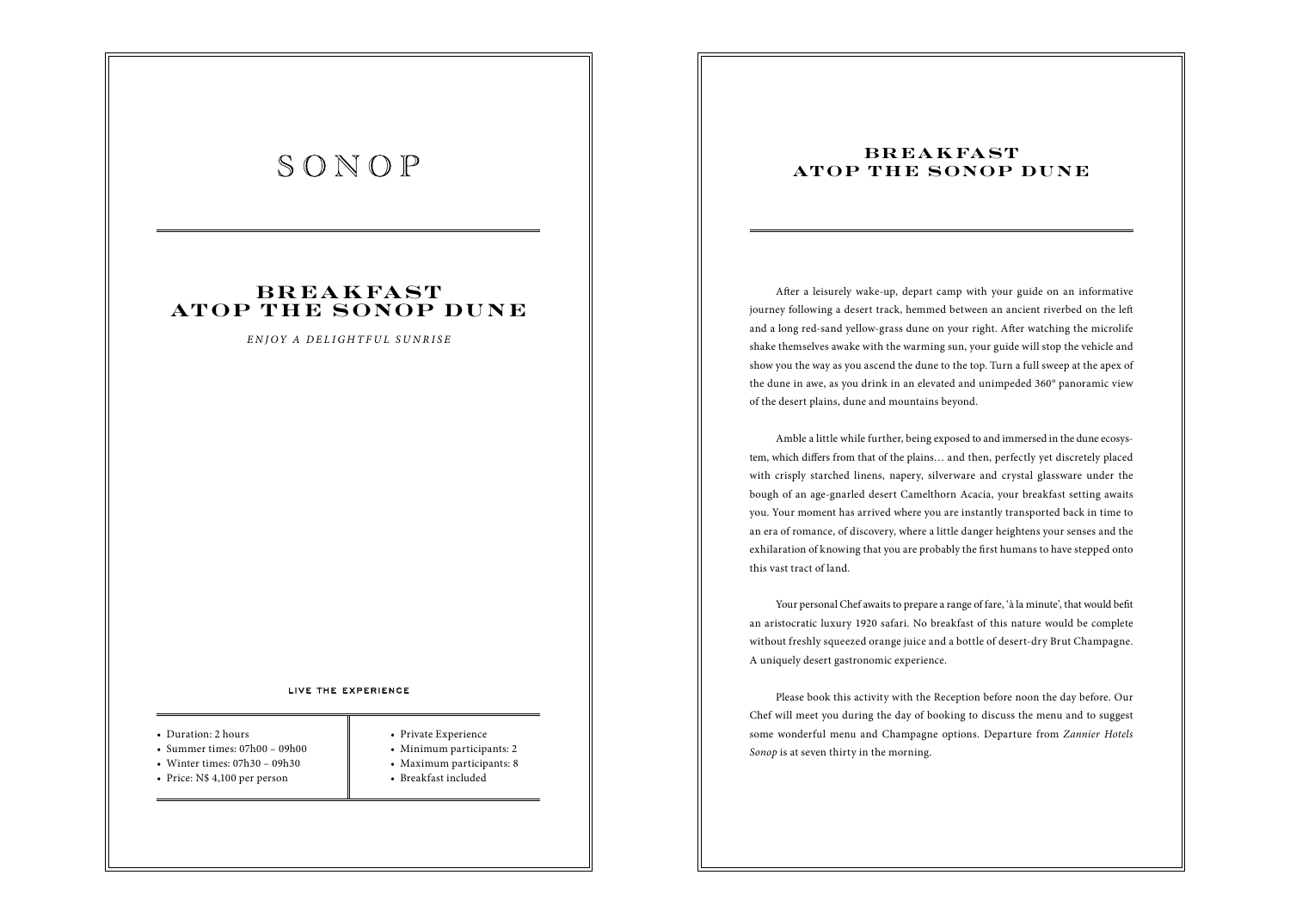## **DI N N E R ATOP THE SONOP DUNE**

*ENJOY AN UNFORGETTABLE 4-COURSE DINNER UNDER THE STARS*

### LIVE THE EXPERIENCE

- Duration: 3 ¼ hours
- Time: 20h00 23h15
- Price: N\$ 3,250 per person
- Private Experience
- Minimum participants: 2
- Maximum participants: 8

## **DINNER ATOP THE SONOP DUNE**

Romance, drama, intimacy, imagination and grandeur are all emotions that you will experience in large doses during your privately curated dinner. Carefully chosen in site to allow for complete discretion and privacy, so that apart from the period setting paraffin hurricane lanterns hanging from the ancient branches of the Acacia Eriloba to the side of you and the candelabra on the table, no other human-created light can be observed. The immense Galaxy above you sets the dramatic stage in its incredible intensity, from which your grand style safari table takes its lead. Tastefully adorned with all that you would expect whilst on an extended luxury safari during the early twentieth century.

After being comfortably seated by a white-gloved waiter, served water and the wine of your choice (pre-selected and prepared to perfection) your private Chef takes you on an epicurean journey: four courses, inspired by the menu one would expect on an aristocratic African safari. Each course is worthy of time… time to converse, time to imagine, time to flirt, time to wander amongst the stars. Your imagination fills in the blank spaces as you sit amongst the ghosts of Burton, Roosevelt, Speake, Livingstone, Stanley, Baines and Selous, being regaled by their stories so fabulous and rich, that this one moment in life will be difficult to forget.

Please book this activity with the Reception before noon the day before. Our Chef and Manager will meet you during the day of booking to discuss the program and suggest some wonderful menu and wine options.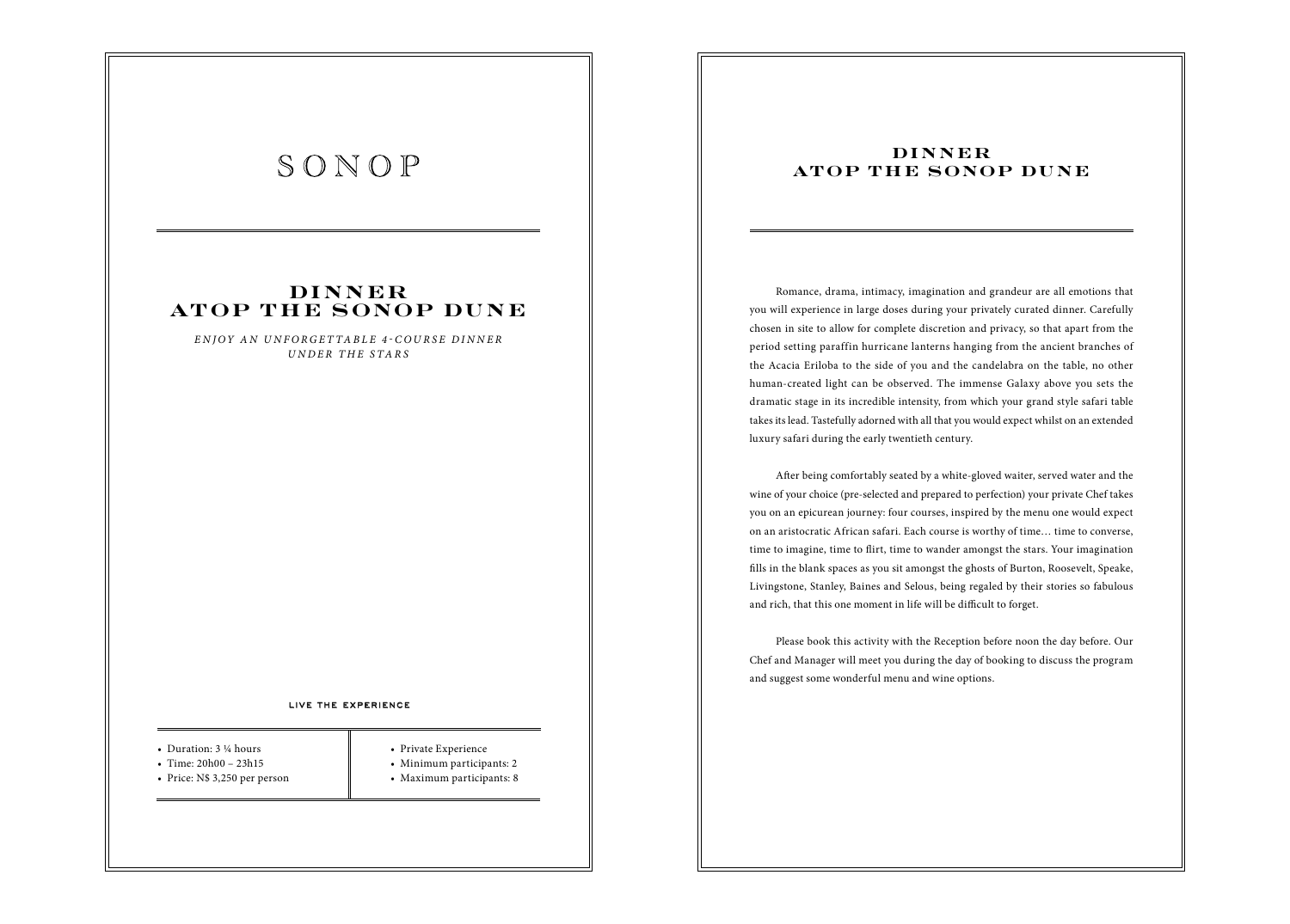### **HOT AIR BALLOON SAFARI with cha mpagne brea kfast**

*CAPTURE A LIFE ALTERING TIMELESS MEMORY*

#### LIVE THE EXPERIENCE

- Duration: 7  $\frac{3}{4}$  hours
- Summer times:  $04h15 12h00$
- Winter times: 04h30 11h30
- Price: N\$ 9,800 per person
- Exclusive experience
- Minimum participants: 2
- Maximum participants: 8
- Breakfast provided

!*is price includes transfer to launch point North of Namib Nature Reserve, VAT, Park or Reserve Fees, Balloon flight, Champagne breakfast and flight certificate.* 

### **HOT AIR BALLOON SAFARI** WITH CHAMPAGNE BREAKFAST

Fulfilling your most wonderful dream, this activity is truly spectacular and comes highly recommended.

Nothing in life that is rare and valuable comes without a little pain; consider to sleep early the night before. Wake-up call at quarter to four in the morning, for a departure at four fifteen, sharp. Glide effortlessly over the desert tracks and roads, cocooned in oversized leather seats within the Sonop luxury full-size 4WD. Be enveloped by a carefully curated classical playlist on the premium quality multi-speaker sound system. After a peaceful journey in superlative luxury arrive at the balloon launch site, where you meet your pilot who briefs you on the safety aspects pertaining to your flight.

Feel your excitement mount as you climb up and into the sturdy basket, which you share with seven other chosen ones and your pilot. Look heavenward and be amazed by the grand scale of the silk envelope that is filling with hot air from the burners, which your pilot deftly manipulates into roaring fire-breathing dragons. As the sun is welcomed into the day your balloon slips its pull of gravity and you are away, floating weightlessly upward and forward. Your pilot masterfully glides the balloon effortlessly over the dramatic desert land and dunescape. Skillfully raising and lowering the balloon to float mere meters from the sand at times and to ascend heavenward, quicker than a home-sick angel, at others... Capturing magnificent photographic memories are the order of the day and you would do well to ensure you are well prepared. After being airborne for a full fourty five life-changing minutes, your pilot will prepare everyone for the landing.

After safely coming to a stop, disembark taking additional photos then walk a short distance to a long communal table where the tastiest full-English breakfast and ice-cold champagne will be served. After breakfast and receiving your Certificate of Flight, embark on your camp-bound journey within the exclusive Sonop luxury full-size 4WD. Cold towels and refreshments will be served 'en route' as you relive the spectacle of the unique journey you have just experienced.

Please book this activity with the Reception before noon for the next day activity. Departure at four fifteen in the morning (precisely). Return to the lodge at midday.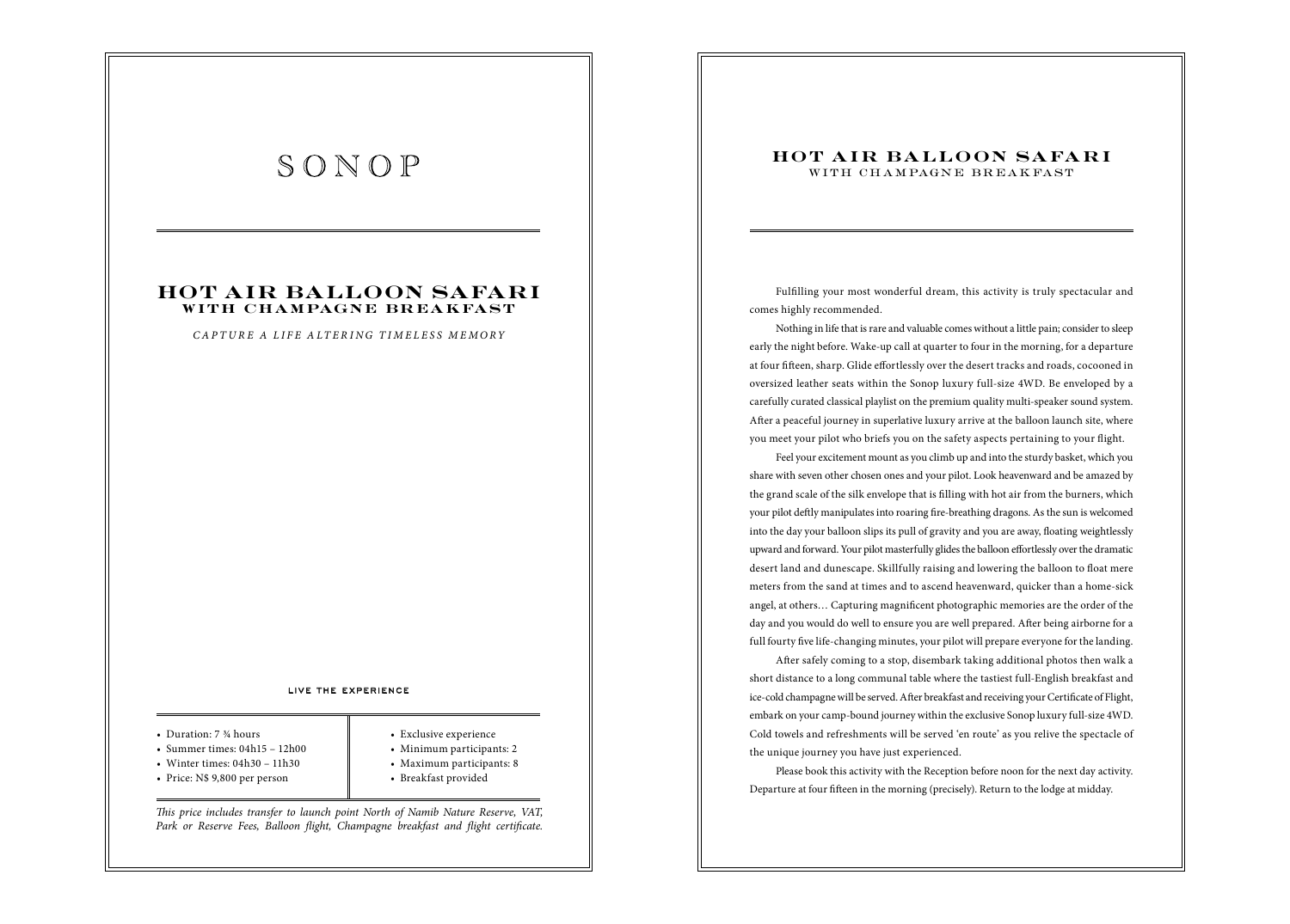### **S O S SU S V L E I EXCLUSIVE SAFARI with cha mpagne brea kfast**

*EXPLOR E NAMIBIA'S MOST FAMOUS DESERT AND DUNES*

#### LIVE THE EXPERIENCE

### • Duration: 9 ½ hours

- Summer times:  $04h30 14h00$
- Winter times: 05h00 14h30
- Price: from N\$ 6,500 per person
- 
- Exclusive Experience
	- Minimum participants: 1
	- Maximum participants: 8
- Breakfast provided

### **SOSSUSVLEI EXCLUSIVE SAFARI** WITH CHAMPAGNE BREAKFAST

Departing camp at four thirty in the morning, to arrive at the oldest and largest sand dunes on earth within the "golden time" just after sunrise, makes the inconvenience of the early start a distant memory. As you effortlessly glide, cosseted in your leather and high-quality burled coachwork sound-attenuated interior of Sonop's exclusive luxury full-size 4WD, you have precious time to allow your thoughts, dreams and mind to wander over and within the spectacular desert landscape. Soft classical music carefully curated to set the mood, as your passage becomes more than a transfer, a complimenting highlight within your whole experience. Feel at one with the transition of light within the vista your eyes dance over. Witness the evolution from night through dawn, observe the subtle smudge of light in the East and the stars begin to blink their weary eyes before drifting into their slumber as the hint of dusty peach, pastel mauves and pinks grow stronger.

The duration of your wonderful desert voyage is soon over, as the landscape once again transforms and after a short but seamless transition, you enter the *Namib Nauklu*\$ *Park*, home to both *Sossusvlei* and *Deadvlei*. Your breath is sure to catch as you become immersed in the beauty and enormity of the rich-red dunes, with the younger and lighter taupe-yellow coloured sand merging from their base on either side of the road. Your eyes are unable to savor the sights quickly enough, as your mind attempts to satisfy your insatiable thirst for this incomparable beauty. After a short while, your guide will come to a stop and invite you out of your comfortable carriage and you are able to stand in awe, as you face an enormous languishing ochre sand dune.

*1/3*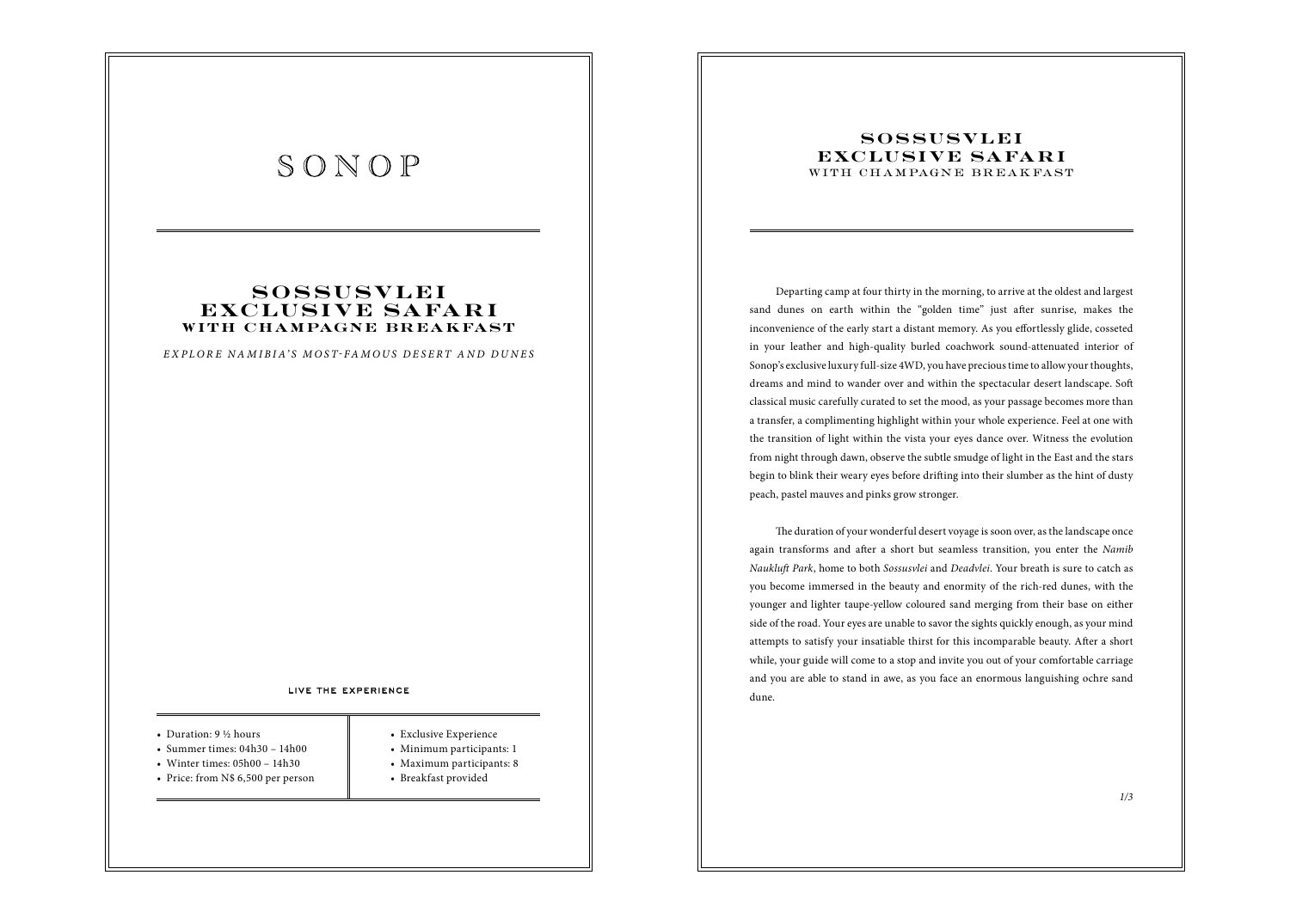### **SOSSUSVLEI EXCLUSIVE SAFARI** WITH CHAMPAGNE BREAKFAST

Serpentine lines of contrast that split light from dark. Ancient Acacia Erilobas crouch hunchbacked like wizen shaman and custodians at the feet of its master, this massive, mesmerising and seducing red dune that has long captured all your attention. After ensuring that you have sufficient hydration, sun protection and your essential camera plus extra batteries and storage, you don your backpack or sling and walking with your guide you begin your pilgrimage up the snaking razorback. Slow steady small strides are the order of the day. This is not a race but a journey of discovery, a life-enriching passage.

Stop and congratulate yourself on the progress you have made, take photos but before long your inner voice, soft at first, will beckon you upward and onward, growing too loud to ignore. As you reach the crest you might as well have summited Everest or Mont Blanc or Kilimanjaro, as the elation and euphoria course through your body, mind and spirit. Slake the vista greedily and possessively. Capture and record your moment as a significant milestone in time.

After recovery and sufficient time to pay your respects to your place within this extraordinary place, you descend the back of the dune, note how long and efficient your strides are in sharp contrast to the ascent.

### **SOSSUSVLEI EXCLUSIVE SAFARI** WITH CHAMPAGNE BREAKFAST

Return to the Sonop luxury full-size 4WD and after a short journey your guide will stop in a carefully chosen spot, allowing for rest, recuperation and the natural beauty of your surrounds to continue to wash over you. A shaded shelter, table, safari chairs, linens and all the table adornments synonymous with the superior standard and level you have become accustomed to at Sonop, appear from the luxury full-size 4WD almost miraculously. Your guide has transformed into your personal Chef.

After a short while exploring your immediate surrounds and maybe capturing the moment on your camera, your Chef invites to you to sit and replenish your now growing appetite. A setting, an adventure, an experience such as this deserves to be celebrated and so an iced glass or two of Champagne adds its weight to the event.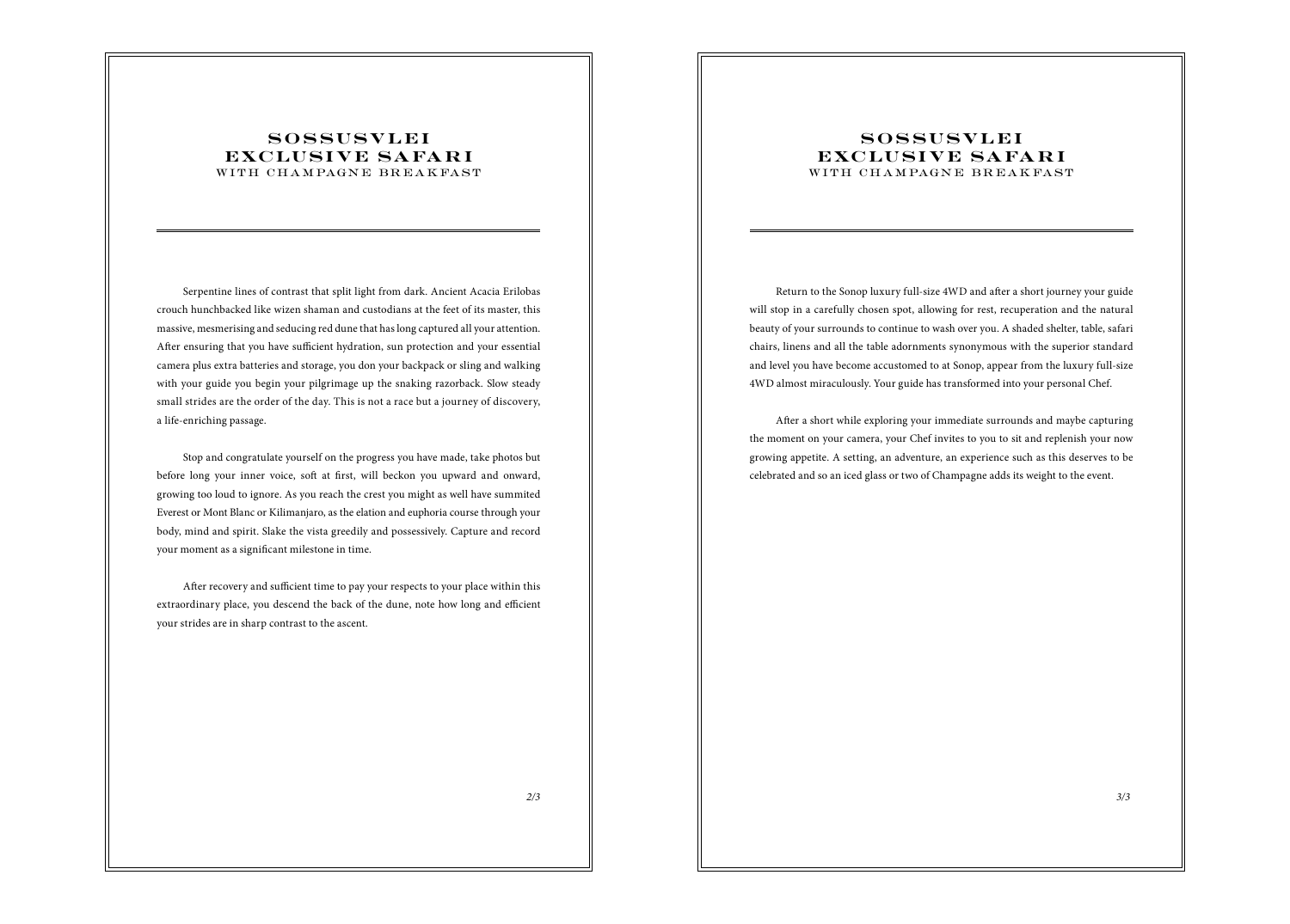## **HELICOPTER TOURS**

### *OBSERVE NAMIBIA FROM ABOVE*

#### LIVE THE EXPERIENCE

- Several routes & durations available (return flights or taxi tours)
- Price: from N\$ 25,300 per person
- Flexible timings
- Minimum participants: 2
- Maximum participants: 5
- Subject to helicopter availability
- 
- 

### **H E L IC OP T E R TOURS**

Experience the wild and scenic Namibian beauty by air. Go across the thousands of miles of no man's land and explore Namibia differently, up to 10,000 feet. A unique opportunity to admire the pristine ecosystem from above, and to realize your dreams of soaring like a Golden Eagle over deserts, bushes, mountains, rivers and backcountry...

### **Sonop – Omaanda OR Omaanda – Sonop**

Choose to be transferred between *Zannier Hotels Omaanda* and *Zannier Hotels Sonop* by helicopter. This transfer will be the occasion to observe the Naukluft Mountain range and Red Dunes of the Namib Desert from above. Up to 20 kg of luggage per person can be carried in the luggage compartment.

• 4,5 hours flight • N\$ 45,540 per person per way

### **Sonop – Deadvlei – Sonop**

Enjoy an unforgettable sunrise over the dunes surrounding the mystical site of Deadvlei. Depart at 6 am from *Zannier Hotels Sonop* and fly over to Sesriem, where you will be dropped off. You will continue your desert journey on the ground to reach Deadvlei. Along the beautiful 32km drive amongst an impressive high dunes corridor, you will gradually feel the mystical power of desert enveloping you. Enjoy a unique guided excursion to the famous sandstone terrace of Deadvlei where petrified trees lie around majestuous dunes. After a delicious breakfast, get back into the helicopter and see this incredible landscape from above and fly over the red dunes back to *Zannier Hotels Sonop*, just in time for lunch.

• 2,5 hours flight • N\$ 25,300 per person

• Non-private excursion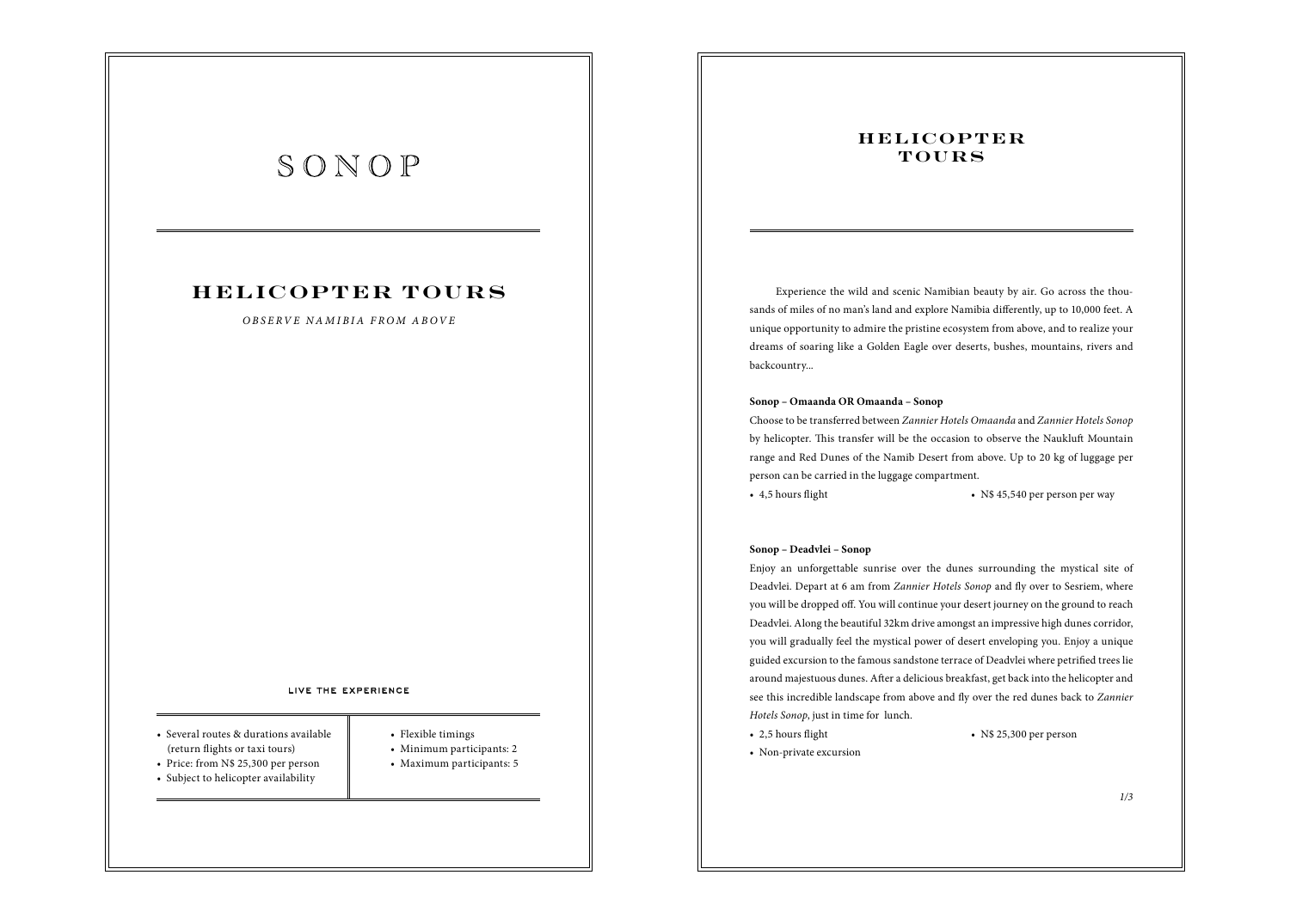## **HELICOPTER TOURS**

### **Sonop – Lüderitz – Sonop**

Discover the beautiful town of Lüderitz with this half-day trip, offering you the possibility to fly over the Namib Desert and Ocean, and spot some local wildlife including seals, penguins and flamingos. Enjoy a typical dinner in the colonial city, with fresh oysters and crayfish. You leave *Zannier Hotels Sonop* at 08h30 to get back by 15h00. • 3,5 hours flight • N\$ 35,420 per person

### **Sonop – Fish River Canyon – Sonop**

This whole day excursion allows you to discover the longest interior river of Namibia, also known as Africa's largest canyon (up to 27 km wide). You will fly down the gigantic ravine, up to 550 meters deep, and admire the spectacular scenery until *Fish River Canyon Lodge*, where you will have lunch before returning to *Zannier Hotels Sonop*. • 5,5 hours flight • N\$ 55,660 per person

### **Sonop – Fish River Canyon – Lüderitz – Sonop**

Similar to the previous tour, this whole day excursion includes a visit to the town of Lüderitz, known for its colonial architecture (including Art Nouveau buildings) and beautiful bay. You will enjoy a breakfast at the Fish River Canyon Lodge and fly off to Luderitz to have lunch by the Ocean, with the possibility to enjoy fresh oysters and crayfish. You will be flying back along the coast for 20 minutes, before turning in-land towards *Zannier Hotels Sonop*, for an arrival by 16h00.

### • 6 hours flight • N\$ 60,720 per person

### **HELICOPTER TOURS**

### **Sonop – Coastal Trip – Sonop**

Get the occasion to discover a landscape almost impossible to see from the ground: the majestic Red Dunes meeting the Ocean. With this unique experience, you will fly along the coast for 30 minutes and have a stopover in a very special place where you will enjoy a sundowner aperitif. Return to the lodge before the last light. • 3,5 hours flight • N\$ 35,420 per person

### **Sonop – Swakopmund – Sonop**

Enjoy a full day trip to Swakopmund, known as Namibia's largest coastal town. Located in the North-West of the country, and featuring a European-style colonial architecture with clear German influences, Swakopmund is a very picturesque city with an iconic waterfront. A mix of charming and modern city, with a great heritage and delicious restaurants. You will be flying along the coast to Swakopmund and back over the Red Dunes, surpassing *Deadvlei* and into *Zannier Hotels Sonop*. Possibility to be dropped off at Swakopmund if you want to continue your journey from there. • 6 hours flight • N\$ 60,720 per person

### **Sonop – Dune picnic – Sonop**

Enjoy a striking sundowner trip over the lodge's nearby dunes. Fly over the Namib Desert and indulge yourself with a fancy picnic stopover, in a remote and romantic location. Contemplate the view with some delicious snacks and a coupe of Champagne, and end this incredible day by being dropped off at *Zannier Hotels Sonop* again.

• 2,5 hours flight • N\$ 25,300 per person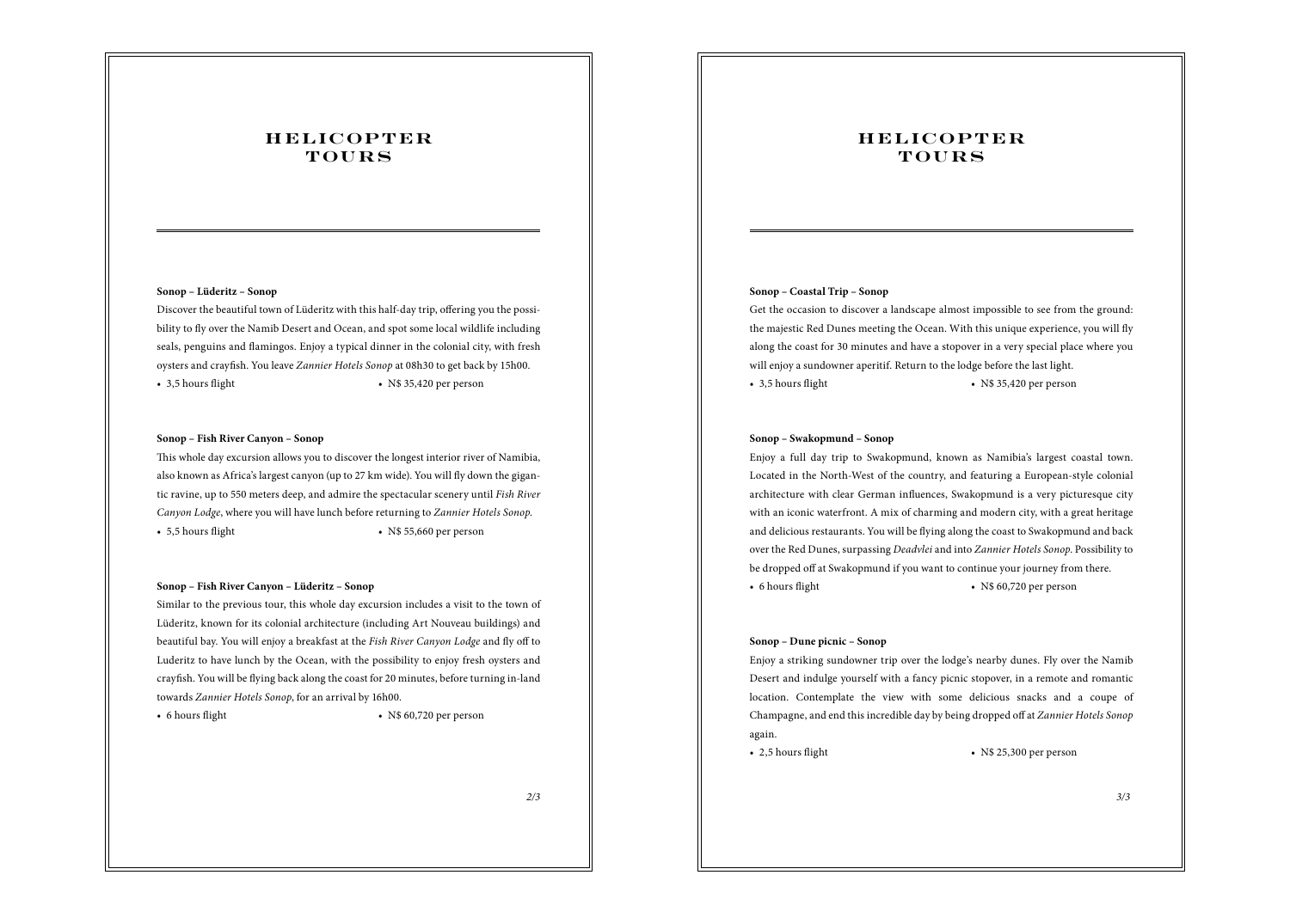## **EXCURSIONS RECAP**

*GREAT MEMORIES ARE PRICELESS*

All below prices are in Namibian Dollars including VAT. Please contact us should you wish to book any activity using contact@sonop.com. The activities marked with  $\mathbf O$  are included in the All Inclusive Formula.

| - MORNING NATURE DRIVE                     |                         |
|--------------------------------------------|-------------------------|
| Wake up with the desert.                   | $N\$<br>790 pp O        |
|                                            |                         |
| - AFTERNOON NATURE DRIVE                   |                         |
| Admire the desert beauty at sunset.        | N\$ 1,100 pp <b>O</b>   |
| - HORSE RIDING                             |                         |
| Don't hold your horses, ride them.         |                         |
| $\bullet$ adult:                           | $N\$<br>700 pp          |
| · child:                                   | O<br>N\$<br>500 pp 0    |
|                                            |                         |
| - ELECTRIC FAT-BIKE TRAIL                  |                         |
| Explore the desert by your own.            | N\$<br>650 pp <b>O</b>  |
|                                            |                         |
| - WALKING TRAILS                           |                         |
| Grab your hiking shoes and start rambling. | N\$<br>650 pp <b>O</b>  |
|                                            |                         |
| - OUTDOOR CINEMA                           |                         |
| It's written in the stars.                 | $N\$<br>400 pp <b>O</b> |
|                                            |                         |
| - GROUP YOGA                               |                         |
| Soak up the desert's vibe.                 | N\$<br>800 pp           |
| - ASTRONOMY EXPERIENCE                     |                         |
|                                            |                         |
| Lookup and enjoy the beauty of stargazing. | N\$<br>480 pp           |
|                                            |                         |
|                                            |                         |
|                                            |                         |

## **EXCURSIONS RECAP**

*GREAT MEMORIES ARE PRICELESS*

| — PRIVATE SCENIC DRIVE                                     |                                                      |                     |                     |               |  |
|------------------------------------------------------------|------------------------------------------------------|---------------------|---------------------|---------------|--|
| Feel the beauty of isolation.                              |                                                      |                     | N\$ 9,420 / vehicle |               |  |
|                                                            | - PRIVATE HORSE RIDING LESSON                        |                     |                     |               |  |
| 25% discount for children 6 - 12 years old.                |                                                      | N\$ 2,500 pp / hour |                     |               |  |
|                                                            | - BREAKFAST ATOP THE SONOP DUNE                      |                     |                     |               |  |
| Enjoy a delightful sunrise.                                |                                                      |                     |                     | N\$ 4,100 pp  |  |
|                                                            | — DINNER ATOP THE SONOP DUNE                         |                     |                     |               |  |
| Enjoy an unforgettable 4-course dinner under the stars.    |                                                      |                     |                     | N\$ 3,250 pp  |  |
|                                                            | — HOT AIR BALLOON SAFARI                             |                     |                     |               |  |
| Capture a life-altering timeless memory.                   |                                                      |                     |                     | N\$ 9,800 pp  |  |
|                                                            | — SOSSUSVLEI EXCLUSIVE SAFARI                        |                     |                     |               |  |
|                                                            | Explore Namibia's most-famous desert and dunes.      |                     |                     |               |  |
| $\bullet$ 1 guest:                                         | $10,500$ pp                                          | $\bullet$ 2 guests: |                     | N\$ 7,500 pp  |  |
| $\bullet$ 4 guests:                                        | 6,500 pp                                             | • 6 guests:         |                     | N\$ 6,800 pp  |  |
|                                                            | — HELICOPTER TOUR OPTIONS                            |                     |                     |               |  |
|                                                            | Add-on scenic flight over the dunes return to Sonop. |                     |                     |               |  |
| • Sonop - Omaanda or Omaanda - Sonop (4,5 hours from base) |                                                      |                     | N\$ 45,540 pp       |               |  |
| • Sonop – Deadvlei – Sonop (2,5 hours)                     |                                                      | N\$ 25,300 pp       |                     |               |  |
| • Sonop - Lüderitz - Sonop (3,5 hours)                     |                                                      | N\$ 35,420 pp       |                     |               |  |
| • Sonop - Coastal Trip over Dunebelt - Sonop (3,5 hours)   |                                                      | N\$ 35,420 pp       |                     |               |  |
| • Sonop - Fish River Canyon - Sonop (5,5 hours)            |                                                      |                     | N\$ 55,660 pp       |               |  |
| • Sonop - Fish River Canyon - Lüderitz - Sonop (6 hours)   |                                                      |                     | N\$ 60,720 pp       |               |  |
| • Sonop – Swakopmund – Sonop (6 hours)                     |                                                      |                     | N\$ 60,720 pp       |               |  |
| • Sonop – Dune picnic – Sonop (2,5 hours)                  |                                                      |                     |                     | N\$ 25,300 pp |  |
|                                                            |                                                      |                     |                     |               |  |